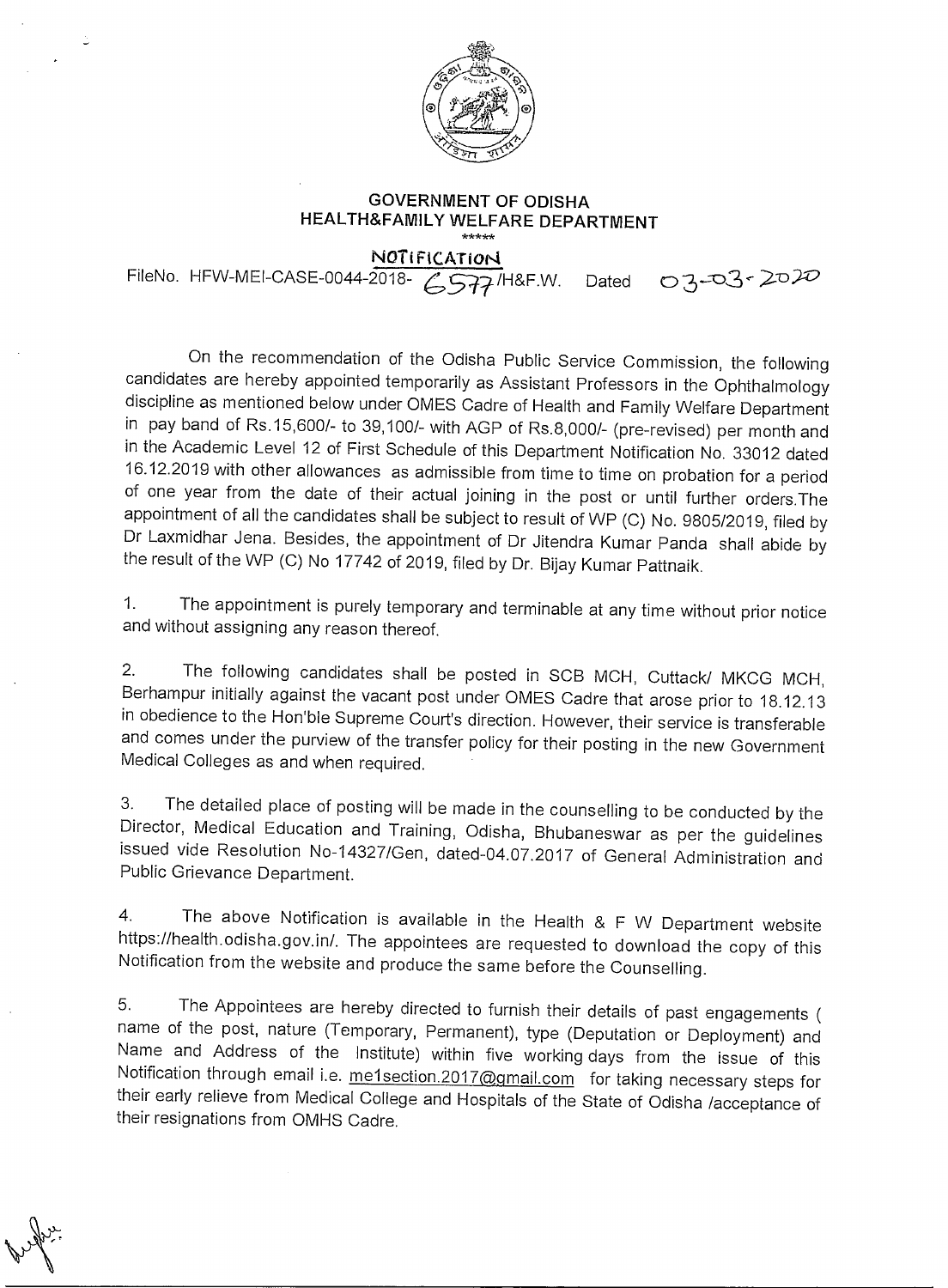| SI<br>No.      | Name of the<br>Candidate       | Father's<br>Name               | Gender                  | Select<br>under<br>Category | Correspondence<br>Address                                                                                                                                               |
|----------------|--------------------------------|--------------------------------|-------------------------|-----------------------------|-------------------------------------------------------------------------------------------------------------------------------------------------------------------------|
| $\mathbf{1}$   | Anita Misra                    | Pravakar<br>Misra              | $\overline{\mathsf{F}}$ | UR(w)                       | Misra Clinic Bisinabar, Taladanda<br>Canal<br>Road,<br>Po-Arunodaya<br>Market, Cuttack, Odisha-753012,<br>Mob-9937174073,<br>E-mail-<br>anitmishra@gmail.com            |
| $\overline{2}$ | Jitendra<br>Kumar<br>Panda     | <b>Baikunth</b><br>Nath Panda  | M                       | $\overline{\text{UR}}$      | $3^{rd}$<br>Gajapati<br>Nagar,<br>Lane,<br>Engineering School Main Road,<br>Berhampur,<br>Ganjam,<br>Odisha-<br>760010, Mob-9438678247, E-mail-<br>panda.jitu@gmail.com |
| 3              | Ravindra<br>Kumar<br>Chowdhury | Late<br>N Bairagi<br>Chowdhury | M                       | <b>UR</b>                   | Opposite Sani Mandir, Near Water<br>Tank,<br>Modipara,<br>Sambalpur,<br>Odisha-768002<br>Mob-9437218699,<br>Email-<br>ravindrachowdhury@gmail.com                       |
| $\overline{4}$ | Balakrushna<br>Samantaray      | Gangadhar<br>Samantaray        | M                       | <b>UR</b>                   | Plot No.852/1443.<br>At-Netaji Vihar Lane-3,<br>PO-Rasulgarh BBSR, Khurda,<br>Odisha-751010<br>Mob:9437281227<br>E-mail: drbks 80@yahoo.co.in                           |
| 5              | <b>Bishnu</b><br>Prasad Sar    | Harihar Sar                    | M                       | <b>UR</b>                   | MIG 277, SatysaiEnclave<br>Khandagiri, Bhubaneswar, Khurda<br>Odisha-751060,<br>Mob-9937169030<br>E-mail:<br>bishnusarsai35@gmail.com                                   |
| 6              | Sabita Devi                    | Netrananda<br>Sahu             | F                       | UR(W)                       | Bapuji Nagar-2nd Lane, At/Po-<br>Berhampur,<br>In front of UP School, Ganjam,<br>Odisha-760004, Mob-9437064492<br>E-mail:dreyeent@gmail.com                             |
| $\overline{7}$ | Sujata<br>Padhy                | Radhakanta<br>Padhi            | F                       | <b>UR</b>                   | Ram Nagar 2nd Lane, Komapalli,<br>Berhampur, Ganjam, Odisha-<br>760004, Mob-9437485850,<br>E-mail:<br>sujatapadhymkcg@gmail.com                                         |
| 8              | Kumari<br>Krishna<br>Patro     | Late Rama<br>KrushnaPatro      | $\mathsf{F}$            | <b>UR</b>                   | Subhadra Apartment Patia,<br>Po- KIIT NadanKanan<br>Rd, Flat A103 Bhubaneswar,<br>Khurda, Odisha-751024,<br>Mob-9437041795<br>E-mail:<br>krishnapatro123@gmail.com      |

By order of the Governor,

 $\bar{z}$ 

 $3.3$   $8$ <sup>0</sup> Joint Secreta $\gamma$  to Government